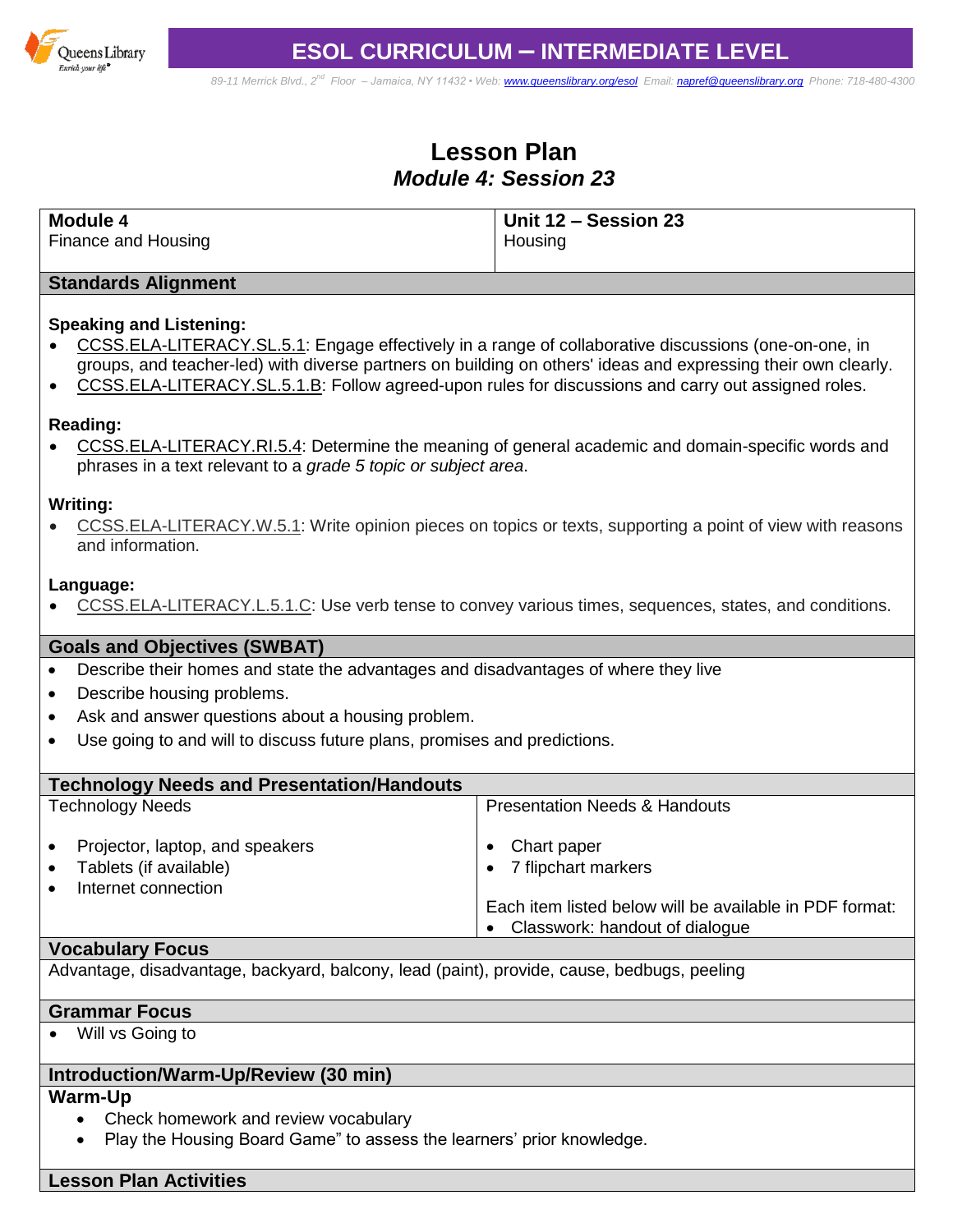# **Activity 1: Describing your home (55 min)**

Place the following chart on the board. Ask learners to write a question for each item under location.Demonstrate writing one question, and ask for a volunteer to give you the second. Ask learners to continue. Check for correct formation of questions.

- 1. Model the activity by asking one student the questions, then ask the learners to talk with two partners.
- 2. As a homework assignment, they can write a description of their residence or a comparison of their residence and one of the partners they interviewed in the pair work activity.

|                    | <b>Your Question</b>                       | <b>Partner 1</b> | <b>Partner 2</b> |
|--------------------|--------------------------------------------|------------------|------------------|
| Location           |                                            |                  |                  |
| House or Apartment | Do you live in a house or an<br>apartment? |                  |                  |
| Number of rooms    | How many rooms are in<br>your apartment?   |                  |                  |
| Number of floors   |                                            |                  |                  |
| Which floor        |                                            |                  |                  |
| Elevator           |                                            |                  |                  |
| Laundry room/      |                                            |                  |                  |
| <b>Basement</b>    |                                            |                  |                  |
| Kitchen size       |                                            |                  |                  |
| Balcony            |                                            |                  |                  |
| Your question ?    |                                            |                  |                  |
| Your question ?    |                                            |                  |                  |

## **Wrap Up/Assessment**

Ask for learners to compare some of the differences between their home and their partners' homes.

## **Activity 2: Housing Problems (60 min)**

- 1. In small groups, make a list of some housing problems.
- 2. Create a combined list from the small group lists. If not mentioned, add the following: bedbugs, cockroaches, drip, flood, no heat, leak, mice, overflowing sink, plugged up sink, peeling paint, cracked wall, discrimination, lead paint.
- 3. Model the next activity by choosing one of the problems and sharing a story of an experience that you have had with a housing problem. (E.g. I lived in apartment on the top floor and there were frequently problems with the roof leaking. I called my landlord, and he didn't take care of it. Finally, I wrote him a letter, and after that, he sent someone to repair it.)
- 4. In small groups or with partners, ask learners to talk about their own experience or the experience of someone they knew – and what they did about it.
- OR
- 1. Put the following vocabulary on the board: bedbugs, cockroaches, drip, exterminator, flooded, freezing, leak, mice, overflow, plugged up, radiator, plunger, peeling paint, cracked wall, no children, no pets, discrimination, lead paint, tenant, landlord, lease.
- 2. Give each group a piece of chart paper and have groups come up with different housing problems that match the above vocabulary (there are no correct answers: the idea is for students to speak with one another and come up with scenarios or situations that fit the above vocabulary; students can also make up their own). Model this; for example, lead paint could elicit the problem of lead poisoning.
- 3. After doing either of the activities above, elicit from the class a tenant calling the landlord. Example: **Tenant:** Hello this is **Tenant:** Hello this is **I'm calling about the <u>Tenant</u> Landlord**: I see – will you be home at 3 pm? **Tenant:** yes **Landlord:** All right, I'll come then.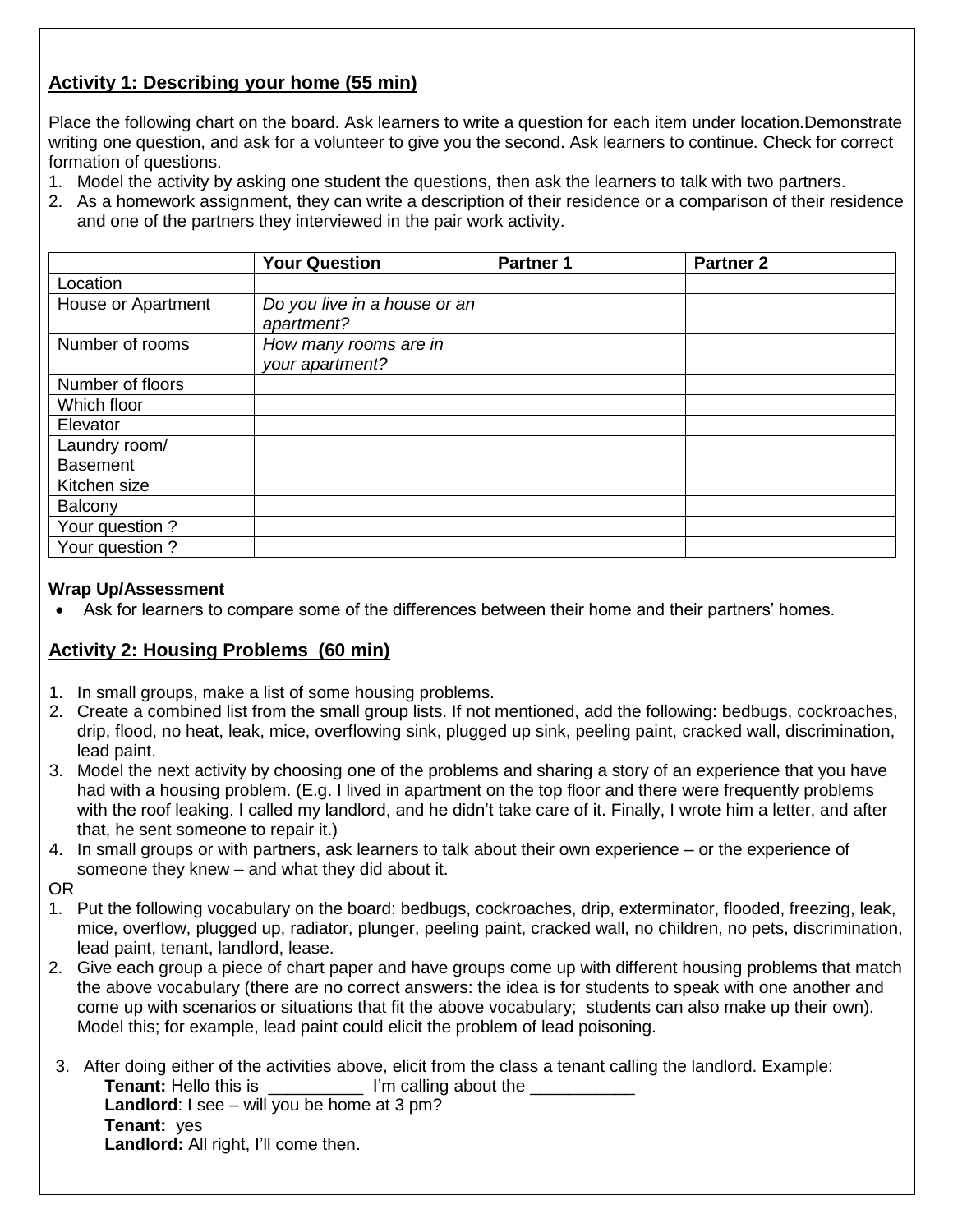- 4. Ask learners to practice with a partner. Have a few volunteers call.
- 5. Prior to reading this dialogue, ask the learners to listen to tell you: What is A's problem? What does B suggest? Check their answers. For the second listening, provide a *cloze* of the dialogue. After completing, have the class practice the dialogue together.
- 6. Write the following dialogue on the board:
	- A: I'm having a problem in my apartment. I think I have bedbugs
	- B: That's terrible! You should call your super.
	- A: I did, but he didn't do anything about it.
	- B: Why don't you try calling 311 that's the city's free information number?
	- A: But my English isn't so good. I might not understand.
	- B: That's no problem you can get help in your language.

Practice the dialogue as a class, and then repeat it with partners. Ask them to practice, using different problem and add a conclusion.

## **Wrap Up Assessment**

Ask the learners to share some of their dialogues with the class.

## **Activity 3: Housing Problems and Solutions (30 min)**

Making plans to call the land lord (will/going to)

- 1. Review the uses of Will vs Going to for the future (prediction: either, promise: will, plans: going to, make a request: will)
- 2. Ask learners to work in pairs to complete the dialogue. (see class handout) Then practice in pairs.

| <b>Chia:</b> There's no heat in my apartment. I                                    | call my landlord.          |            |  |  |
|------------------------------------------------------------------------------------|----------------------------|------------|--|--|
| <b>Peter:</b> Do you think calling him _____________________ help?                 |                            |            |  |  |
| Chia: I think it                                                                   | . If he doesn't fix it $I$ | call       |  |  |
| 311.                                                                               |                            |            |  |  |
| <b>Peter:</b> In the meantime, I have an electric heater you could borrow.         |                            |            |  |  |
| <b>Chia:</b> That would be great!                                                  |                            |            |  |  |
| <b>Peter:</b> I bring it over after work tomorrow.                                 |                            |            |  |  |
| Chia: That would be super! If you bring it I ________________ make dinner for you. |                            |            |  |  |
|                                                                                    |                            | to be busy |  |  |
| tomorrow.                                                                          |                            |            |  |  |
|                                                                                    |                            |            |  |  |

| <b>Jane: What ____________</b>        | do this weekend, Sara?                                   |
|---------------------------------------|----------------------------------------------------------|
| Sara:                                 | clean my apartment because I'm moving next week.         |
|                                       | move to?                                                 |
| Sara: I'm moving to Brooklyn.         |                                                          |
| <b>Jane:</b> That <b>Example 2018</b> | be different.                                            |
| Sara: It certainly _______________    |                                                          |
| Jane: I                               | miss you.                                                |
|                                       | Sara: Don't worry! I promise that I call you every week. |

### **Wrap Up Assessment**

Collect their papers to check for the use of going to and will. Ask them if they feel confident about the usage.

### **Overall Wrap Up: Vocab/ Review and Assessment (5 min)**

- 1. What was useful information for you?
- 2. Assign homework.

## **Homework/Project (Extension Activity)**

- **Speaking:** Call 311 and ask for information on a housing problem. Be ready to share with the class.
- **Writing:** Write a note to your landlord asking him to fix a problem OR Write a description comparison of their residence and one of the partners they interviewed in the pair work activity.
- **Reading:** Visit the site<http://www.metcouncil.net/> Read a recent news article and write a summary.
- **Grammar focus**: provide a worksheet on going to vs will or use [http://www.englisch-](http://www.englisch-hilfen.de/en/exercises/tenses/will_going_to_future.htm)